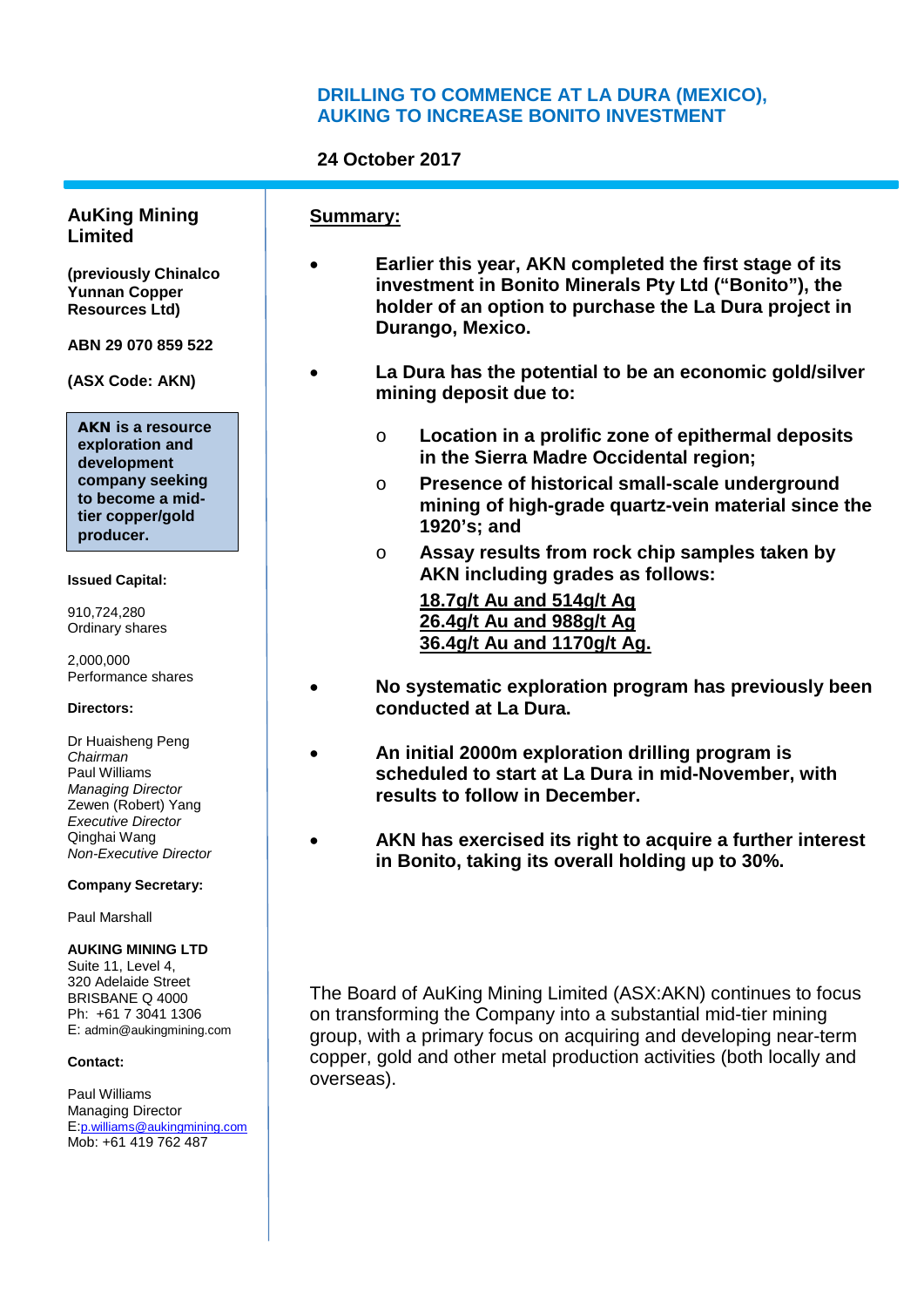# **La Dura (Mexico) Introduction**

On 12 July 2017, the Company announced that it had completed the first stage of a proposed four-stage investment process with Bonito Minerals Pty Ltd ("Bonito"), the holder of an option to purchase five (5) mining concessions that comprise the La Dura project in Mexico.

The La Dura project is located approximately 275kms NW of the city of Durango, Durango State and locally about 2.3km E of the village of El Durazno. Average altitude of the project area is 2,200m above sea level. The project sits within the famous Sierra Madre Occidental – a belt that has historically produced approximately 40Moz of gold and 2billion ounces of silver over the last 400 years. The significant resources and production activities from the Sierra Madre Occidental help Mexico to become the largest producer of silver in the world, with 189.5Moz of silver produced in 2015 (20% of world production).



## **Geological Setting**

The La Dura property is located in the Upper Tertiary volcanic package of rocks consisting predominately of rhyolitic tuffs within the Sierra Madre Occidental. La Dura is situated within a prolific zone of epithermal deposits creating a mineralised trend that extends to the south from the northern Mexican border almost 2,400km. This epithermal trend hosts such famous deposits as Guanajuato, Fresnillo, Parral, Palmarejo, Topia, La Cienega and a multitude of other deposits.

The geology of the project area is dominated by the "La Dura structure", which is host to the known gold and silver mineralization. This structure is defined by four (4) principal fault planes. These distinct parallel faults are often separated by intense zones of fracturing often accompanied by strong silicification and quartz stockwork veining.

The deposit type at La Dura is that of typical low sulphidation epithermal mineralization. Alteration of the host rocks exhibit advance argillic alteration, with strong silicification, argillic (clay) and fine disseminated sulphides; predominately pyrite.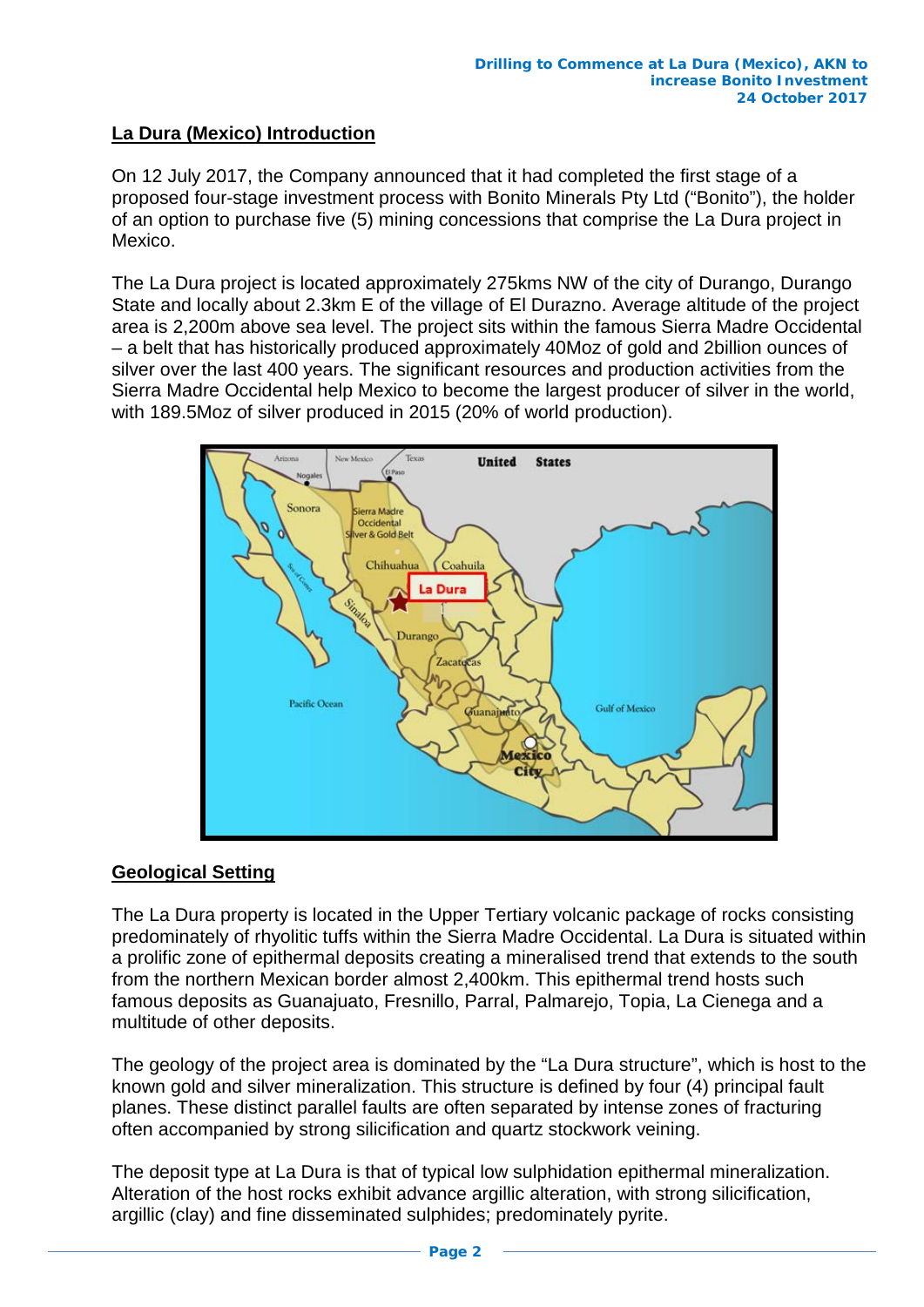## **Exploration Activities**

Despite the nearly 100 years of small-scale mining activities conducted at La Dura, there has never been systematic and detailed exploration programs undertaken at this project. The primary objective of the Bonito exploration team has been to establish the basic geological settings from which all future modelling and planning can be undertaken.

Rock chip sampling around the main La Dura mine workings and mineralisation extensions has continued as part of the geological mapping and drill target determination. The assays received so far are consistent with earlier high-grade samples that have been collected from the AKN site visit in May 2017. Several of the samples contain high-grade assay results *(see AKN announcement to ASX on 1 June 2017).* 

### **Initial Drilling Program**

The Bonito exploration team has identified priority drill targets that will be the subject for the proposed drilling program that will commence in mid-November 2017 (subject to final environmental drilling permit issue). The program is to include approximately 2,000m of RC (reverse circulation) drilling across multiple targets.

The primary focus of this initial drilling program will be to assess the grade and extent of mineralisation in and around four (4) key known areas of historic mine workings at La Dura, Plan 3, Polverin and Becerros. Additional holes within the program are designed to test the extent of potential strike length of the mineralisation along the NW-SE trending La Dura structural zone.

Contractual arrangements with the preferred drilling company are being finalised. The drilling program is expected to continue for a period of approximately 4 weeks. The ALS laboratory in Vancouver, Canada will be providing the assay results from the drilling program, following preparation of the samples at the ALS Chihuahua laboratory facility.

### **Bonito Acquisition Agreement**

Under the formal agreements between AKN and Bonito (signed on 12 July 2017) the key acquisition terms are as follows:

- AKN to make an initial payment of A\$350k and the issue of A\$125k in AKN shares to acquire an initial 14.2% shareholding in Bonito – this stage was completed on 12 July 2017;
- AKN will then have the ability to acquire a further 15.8% shareholding in Bonito upon payment of A\$400k and the issue of A\$125k in AKN shares on or before 31 October 2017 – AKN has advised Bonito of its intention to proceed with this further acquisition stage:
- AKN has an option to purchase a further 20% of the Bonito shares upon payment of A\$1.5M in 2 stages – A\$500k by 31 January 2018 and the balance A\$1M on or before 31 October 2018;
- AKN has appointed a director to the Bonito Board (Paul Williams) and, if its future shareholding in Bonito exceeds 50% then additional Board members can be appointed by AKN;